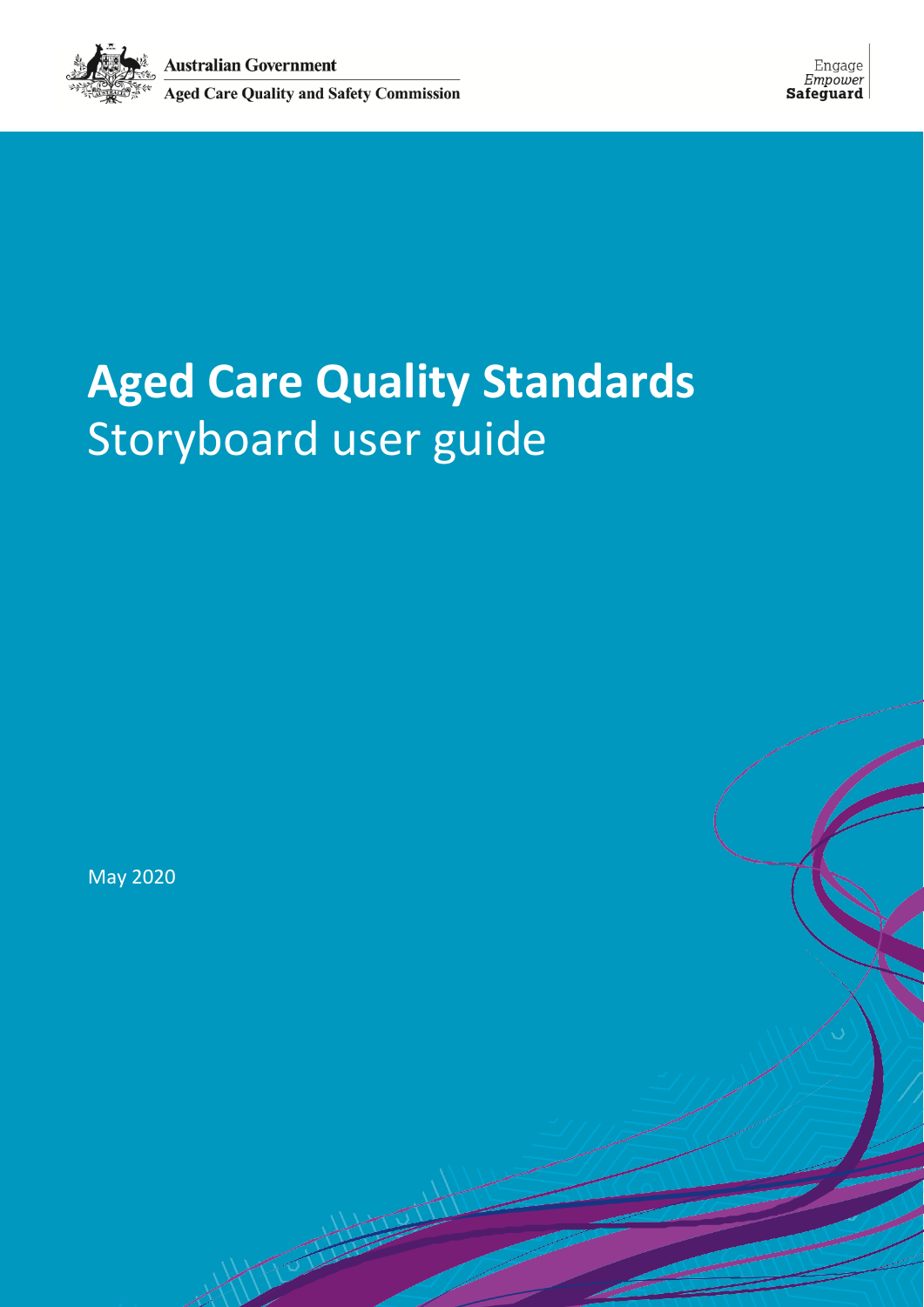

# **Contents**

| <b>Overview</b>                                           | 3                       |
|-----------------------------------------------------------|-------------------------|
| The Aged Care Quality Standards: Summary                  | $\overline{\mathbf{4}}$ |
| <b>Standard 1: Consumer dignity and choice</b>            | 6                       |
| <b>Standard 2: Ongoing assessment and care planning</b>   | 7                       |
| <b>Standard 3: Personal and clinical care</b>             | 8                       |
| <b>Standard 4: Services and supports for daily living</b> | 9                       |
| <b>Standard 5: Organisation's service environment</b>     | 10                      |
| <b>Standard 6: Feedback and complaints</b>                | 11                      |
| <b>Standard 7: Human resources</b>                        | 12                      |
| <b>Standard 8: Organisational governance</b>              | 13                      |
| Key concept: Dignity of risk                              | 14                      |
| Key concept: Open disclosure                              | 15                      |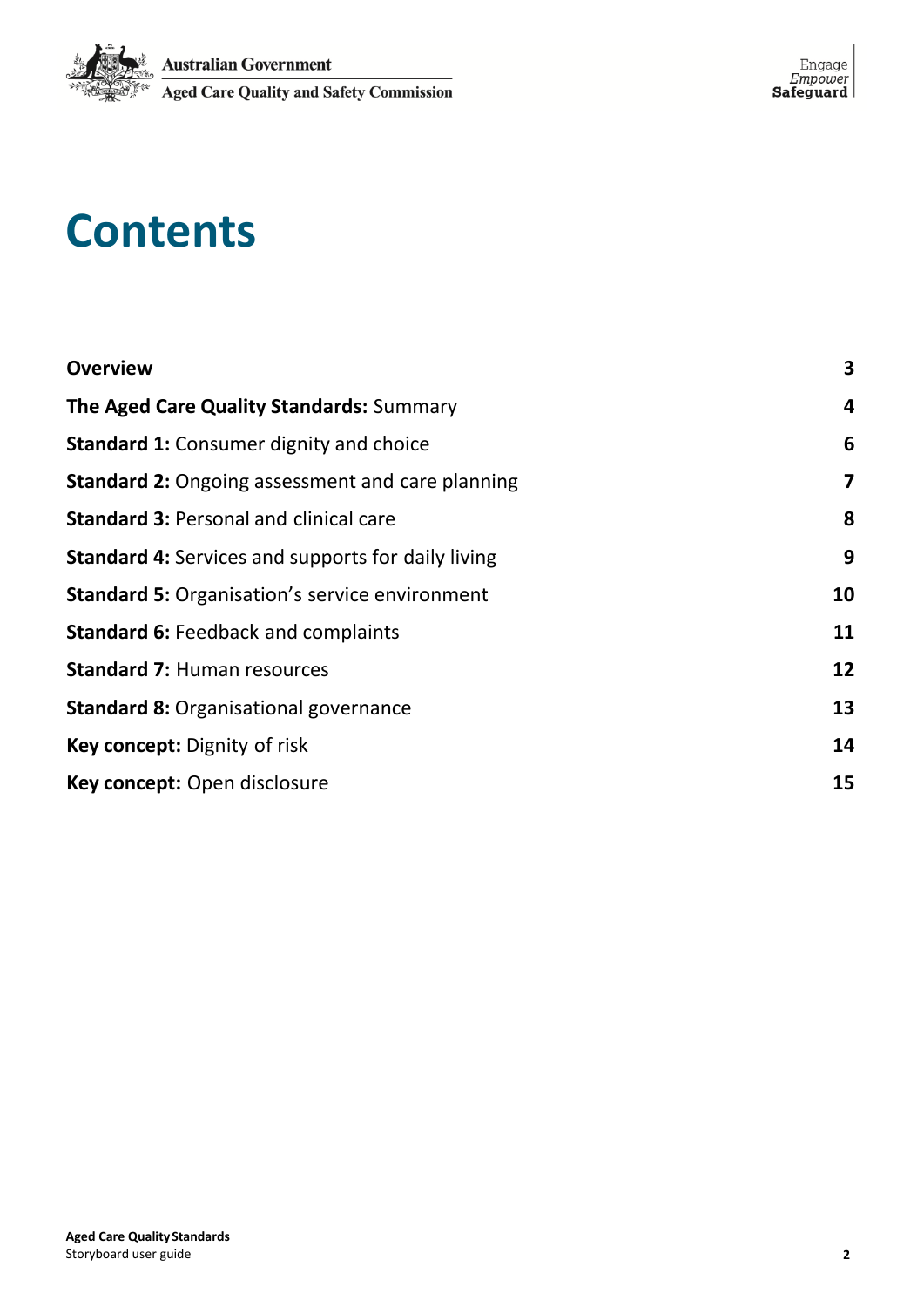Engage Empower Safeguard

# <span id="page-2-0"></span>**Overview**

This guide has been developed to accompany the Aged Care Standards Storyboards. It can be used to assist facilitators when using the Storyboards in training sessions or to provide more detailed understanding of the context for each story.

# **What are the Aged Care Quality Standards Storyboards?**

The Aged Care Quality Standards Storyboards are illustrated scenarios designed to provide a pictorial representation of how each of the Standards apply. They have been developed for a rural and remote context to assist consumers, staff and other people interacting with aged care services to understand better, the application of the Aged Care Quality Standards in a day to day context.

The following pages explain for each Storyboard:

- •the background to the Standard or concept; and
- •the narrative of the story being conveyed in the visual Storyboard to assist the facilitator in understanding and providing further explanation to others where this is required.

### **Other Information**

It is recommended that facilitators also refer to the 'Guidance and Resources for Providers to support the Aged Care Quality Standards' manual produced by the Aged Care Quality and Safety Commission. The Guidance and Resources describes each of the Standards in more detail and provides actions and examples for each of the Standards.

You will find the latest version of the above manual and further resources on the Commission's [website: agedcarequality.gov.](http://www.agedcarequality.gov.au/providers/standards) [au/providers/standards](http://www.agedcarequality.gov.au/providers/standards)

### **Acknowledgment**

We thank all the organisations and individuals who provided valuable feedback during the development of these Storyboards, your contribution has really helped to shape the final versions of the scenarios and graphics used.

Prepared on behalf of the Australian Aged Care Quality and Safety Commission by Culturally Directed Care Solutions (CDCS Pty Ltd).



### **Disclaimer**

While the Storyboards relate to scenarios in remote settings, the stories in no way reflect any individual identifiable incident. The images used in this guide and the Storyboards are artist representations only and are not intended in any way to represent any person, living or deceased.

### **Copyright**

Please refer to the Commission's website for [further information:](http://www.agedcarequality.gov.au/copyright) agedcarequality.gov.au/copyright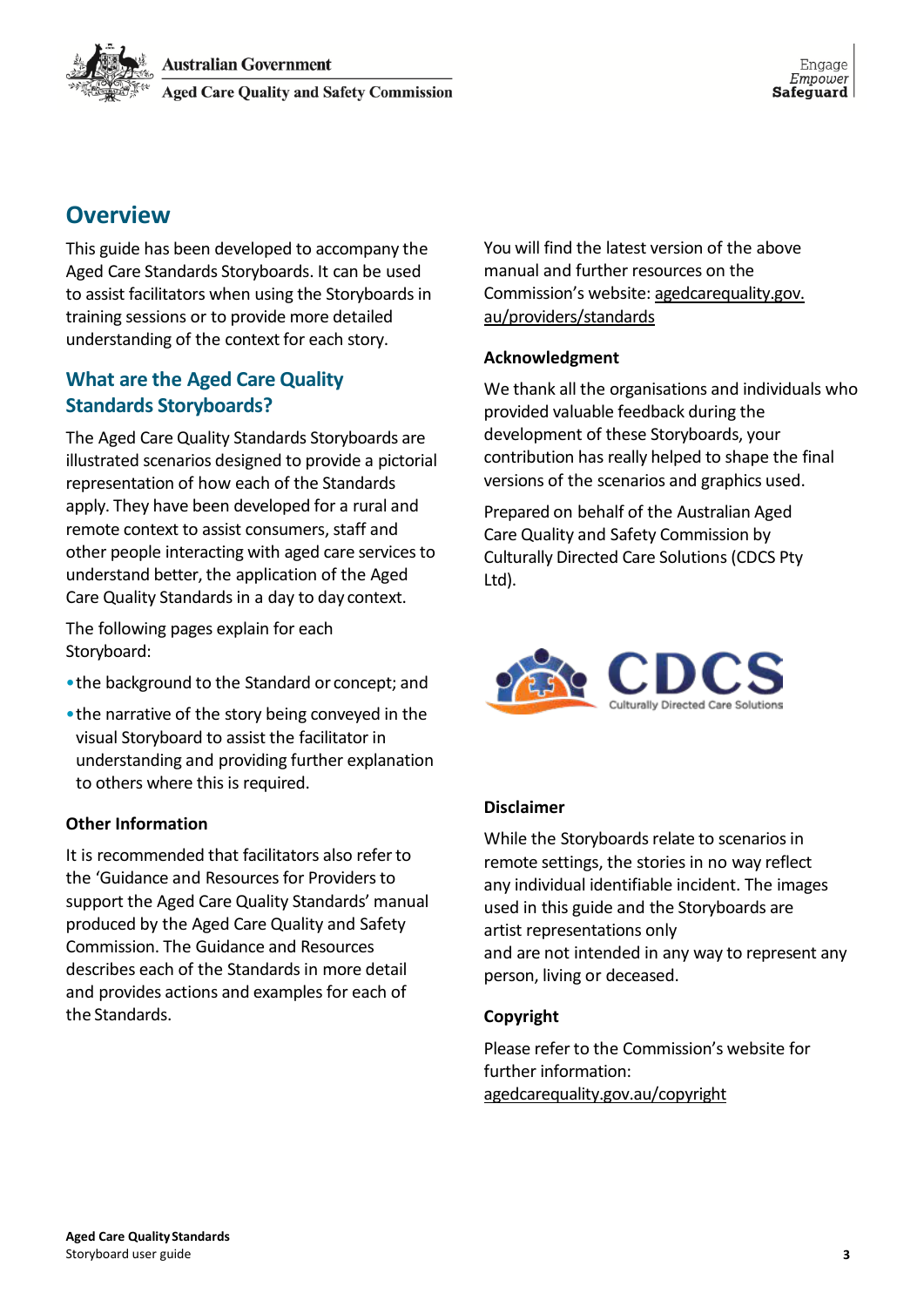# <span id="page-3-0"></span>**The Aged Care Quality Standards: Summary**

*The Aged Care Quality Standards are summarised in this storyboard. This may be helpful as you discuss the Quality Standards in your organisation with both staff and consumers.*

### **Storyboard scenario: Standards summary**

### **Introduction**

The coordinator is sitting with a consumer named Suzie. Suzie is a new consumer with the service and the coordinatorwants to make sure Suzie understands what the Standards mean for her.

The organisation has included the Standards wheel in their Client Handbook so that consumers are aware of these. The coordinator is showing the StandardsWheel to Suzie and explaining how these will impact on Suzie's care.

### <span id="page-3-1"></span>**Standard 1: Consumer Dignity and choice**

The coordinator points out that what is important to Suzie will be respected.

Suzie thinks about the things that are important to her, her culture and the activities that she likes to do.



### **Standard 2: Ongoing assessment and planning with the consumer**

When the coordinator discusses Standard Two, Suzie points out that she needs meals delivered because she doesn't have a stove that works. She also tells the coordinator that she can't put clothes in the machine because she is in a chair and she wants help to go to activities.

### <span id="page-3-2"></span>**Standard 3: Personal and clinical care**

Suzie and the coordinator talk about her personal care needs, such as help with showering from a support worker; help from a nurse for her diabetes insulin injection; and assistance from a podiatrist with foot care.

The coordinator discusses how the people who provide this help will have the right skills and training to do these tasks.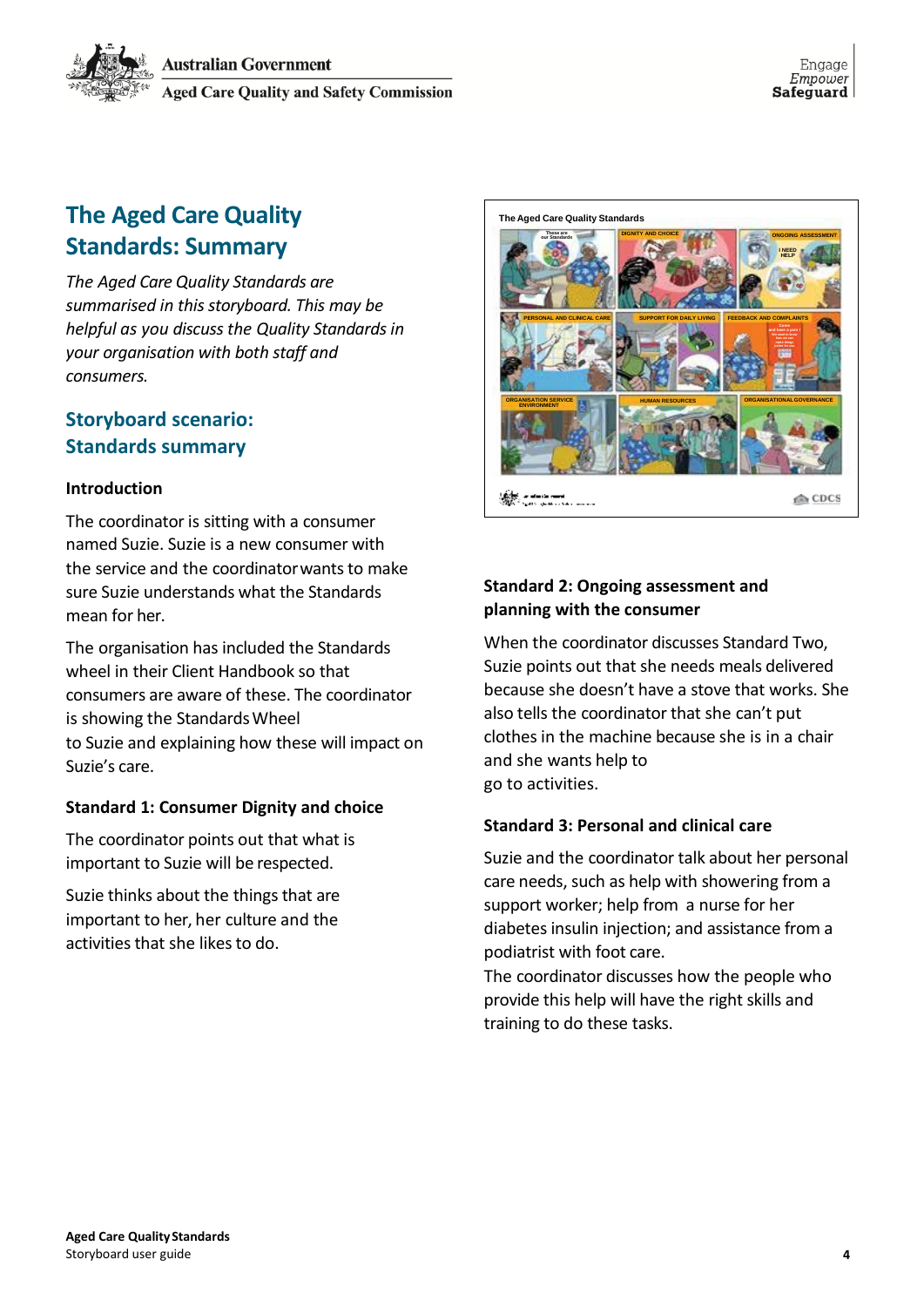

#### **Standard 4:**

#### **Services and supports for daily living**

When they discuss Standard Four, Suzie thinks about the sort of help that she needs to get under this Standard. The coordinator lets Suzie know that they will make sure this care is coordinated so that she gets good care, even though some of her support will come from a contractor.

#### **Standard 5:**

#### **Organisation service environment**

Suzie wheels herself outside through a sliding doorway that is wheelchair accessible to a group of friends who are sitting outside under a shade area. She notices there are plants and local art work on the walls and clear signs for the wheel chair accessible toilet. Suzie remembers the coordinator talking to her about how they want thecentre to feel comfortable for everyone who visits and encouraged her to make any suggestions that could improve the centre.

#### <span id="page-4-0"></span>**Standard 6: Feedback and complaints**

<span id="page-4-1"></span>Suzie and the coordinator are standing/ sitting in front of a poster on the wall and the coordinator is reminding Suzie that she can make a complaint. She points out where the complaint forms are and shows Suzie that there is box where she can place an anonymous complaint if she wants to.

#### **Standard 7: Human resources**

Suzie also remembers how she was introduced to the people who worked at the centre. This included the support workers and nurse, as well as the cooks in the kitchen who prepare the meals on wheels and the activities bus driver. She feels safe knowing the staff are qualified to provide her support and that they were all friendly and welcoming towards her.

#### <span id="page-4-2"></span>**Standard 8: Organisational governance**

Suzie is also invited to be a consumer representative on the local advisory group who provide feedback and suggestions to the Board. Suzie takes up this offer and feels satisfied that she is contributing to making the aged care service even better.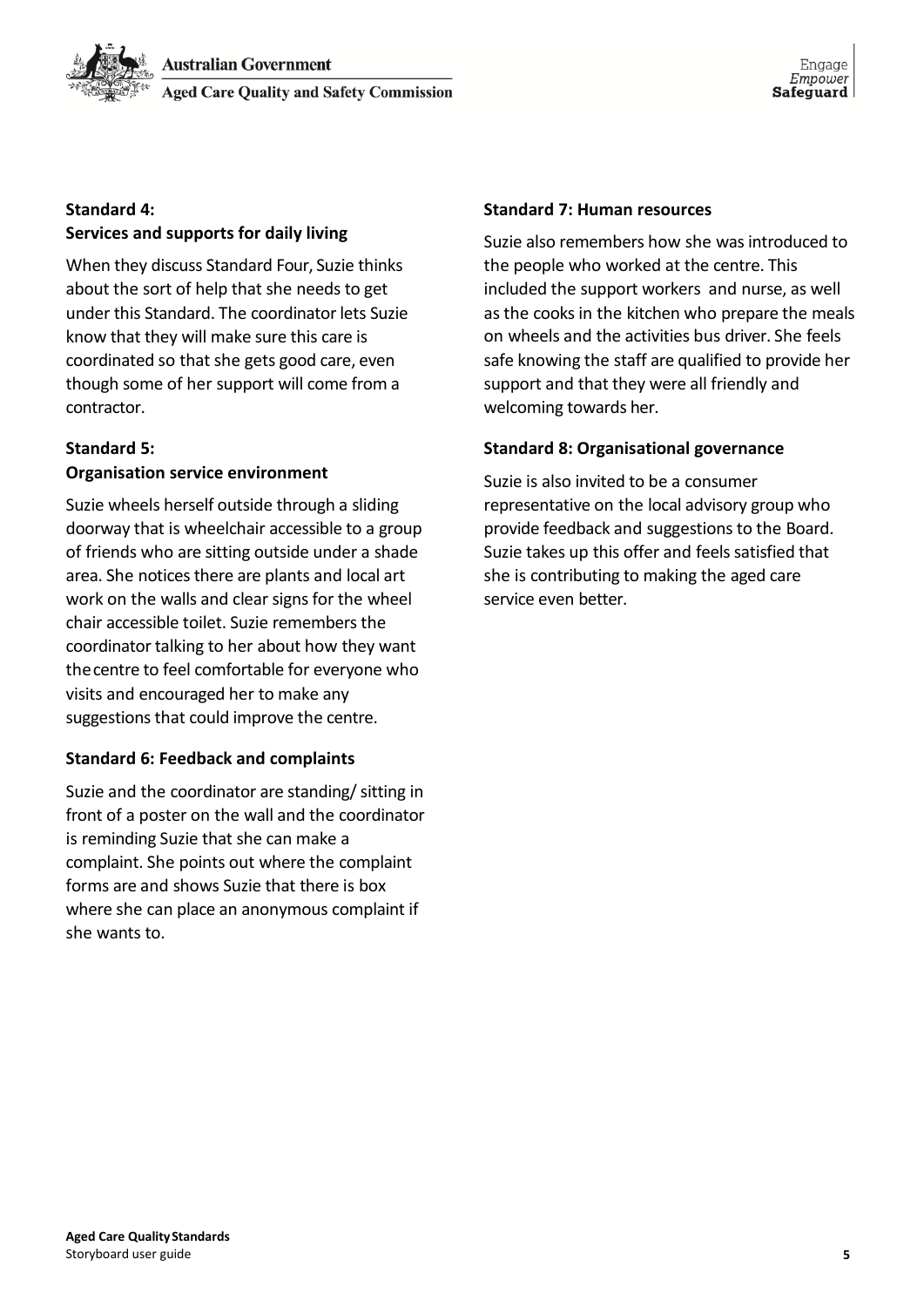# **Standard 1: Consumer dignity and choice**

*"I am treated with dignity and respect and can maintain my identity. I can make informed choices about my care and services, and live the life I choose."*

This Standard focuses on the consumer as an individual with goals, plans and desires as well as understanding and recognising that they may have specific preferences about how care and support is delivered.

Informed choice means providing a person with all the relevant information about a course of action so that they can weigh up the pros and cons of their action.

To help a person really understand what is being discussed the information needs to be presented in a way that they understand.

# **Storyboard scenario: Helping Lena to make choices**

**Frame 1:** Lena is an old lady who doesn't speak English very well she has been referred to the organisation for services.

**Frames 2-4:** When the coordinator goes to visit Lena, and conduct the assessment, she realises that they aren't communicating well. To help overcome this challenge she finds a support worker who can speak Lena's language and also understands the aged care program.

**Frames 5-6:** Using the support worker as an interpreter, she asks Lena what makes her happy and what gives her life meaning. Lena explains through the interpreter that she likes fishing, spending time talking with family, going for drives in the troop carrier to look at the land and weaving mats.



The Coordinator asks "what is important for us to know when providing care?" (she wants to know what the service need to know about Lena's likes, dislikes and preferences).

Lena explains that she would like to have a female support worker to help her, that she doesn't like to have her services too early in the morning (around 10:30am is good for her). She also explains that she doesn't like tomatoes.

**Frame 7:** Finally, the coordinator creates a pictorial care plan. The support worker discusses this with Lena as well as giving her a Client Handbook that has been developed to meet the needs of the consumers of the service. This helps to ensure that Lena understands the care and support she is getting and can actively contribute to developing her care plan.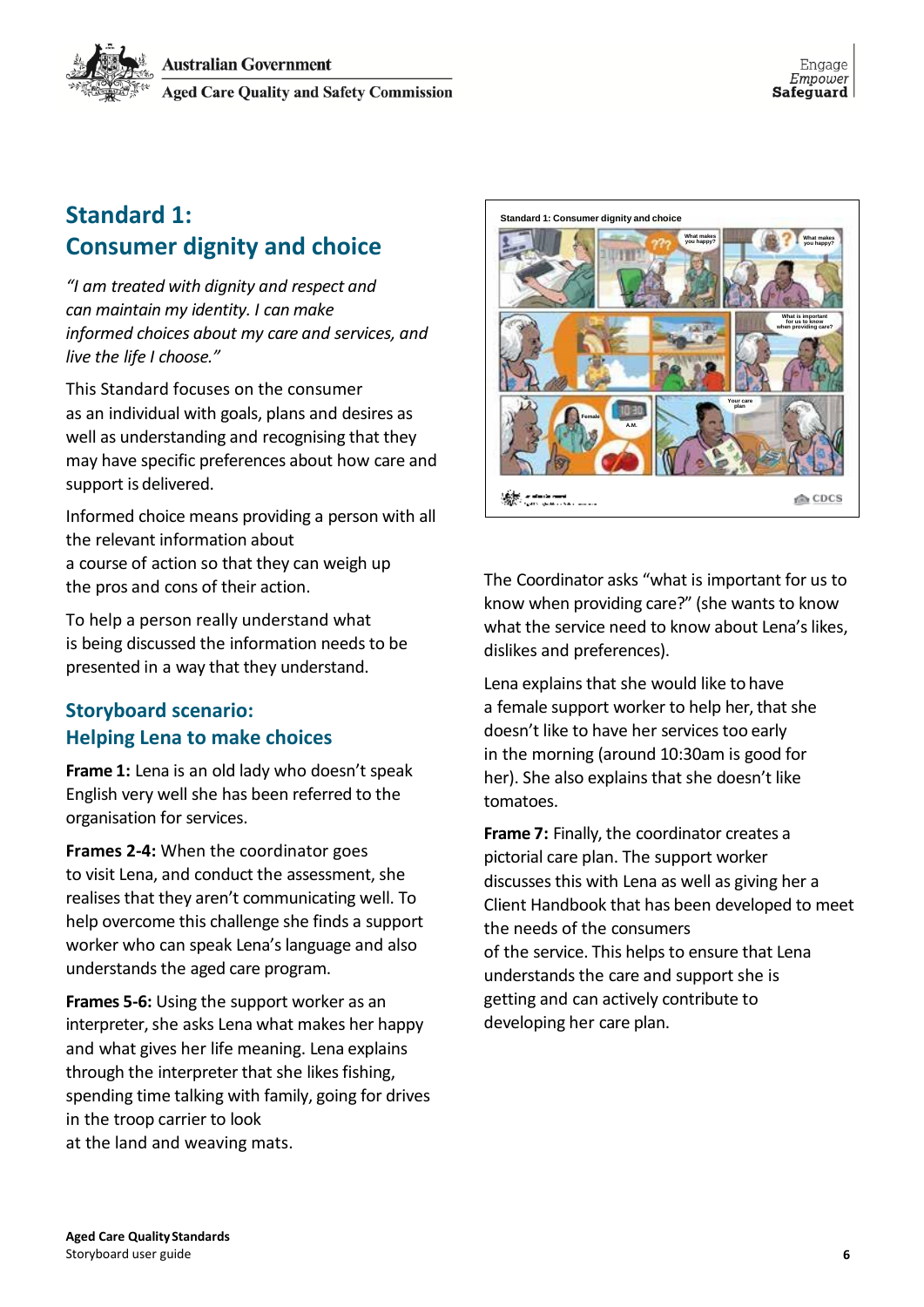

# **Standard 2: Ongoing assessment and care planning**

*"I am a partner in ongoing assessment and planning that helps me get the care and services I need for my health and well-being."*

All care planning needs to be done with the consumer. They are very much at the centre of the planning phase of care and support.

## **Storyboard scenario: Helping Janie to live well at home**

**Frame 1:** Janie has recently returned to her home community where she used to receive basic care support however, she is now on dialysis to manage kidney failure.

Janie is finding some things are more difficult in her life now, which means her services need to be reviewed and some changes made to help her live a better life.

Janie meets with the aged care coordinator to talk about what could be changed to better meet her needs. Janie talks about how she gets tired, but also bored from her new dialysis regime. She is confused about what

she needs to eat and is often feeling too tired to cook all her meals

**Frames 2:** The coordinator notes that Janie also needs to have her blankets washed regularly to make sure she doesn't pick up infections. Janie is finding it difficult to wash the heavy blankets when she is tired.

The coordinator consults with other specialists after talking to Janie and reading her updated plan from the Allied Health team. She sends through referrals to relevant people and organisations as part of planning Janie's care, one of these is to a dietitian.



**Frame 3:** The coordinator speaks with the kitchen staff about Janie's dietary needs and provides them with a meal plan to help prepare suitable meals for Janie.

**Frame 4:** Janie meets with the dietitian as part of her care support, the dietitian works with Janie to help her understand the food choices and the sort of meals she should be eating to support her dialysis treatment.

**Frames 5-8:** To make sure that Janie has at least one good meal each day the aged care service arranges for a meal to be delivered either to the dialysis centre or to Janie's home, depending on where she is that day. The coordinator also found out that Janie likes to listen to music sung by the local women's choir while she is on dialysis, so a CD player and some music was purchased by the service. These remain at the dialysis centre so that Janie can enjoy them when undergoing her treatment. The aged care service also works collaboratively with the dialysis clinic on the community, dropping Janie home along with her freshly washed blankets after her dialysis treatment.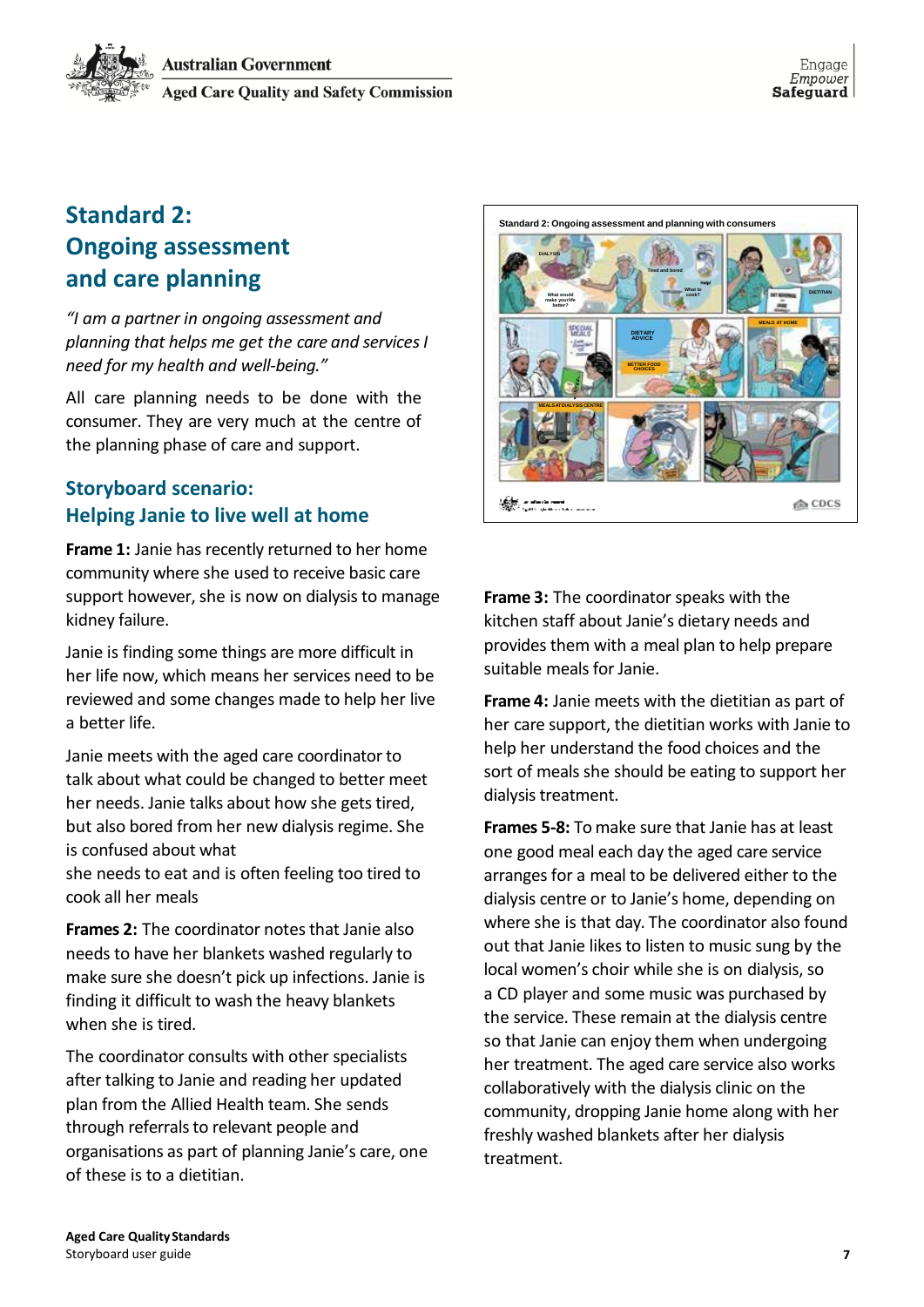# **Standard 3: Personal and clinical care**

*"I get personal care, clinical care, or both personal and clinical care, that is safe and right for me."*

Personal care and clinical care should be delivered by staff who are trained and understand how to provide the right care and support for the consumer.

One of the important aspects of clinical care is supporting infection control and encouraging good anti-microbial stewardship (AMS). AMS means helping the consumer to finish taking their course of antibiotics to minimise the risk of microorganisms gaining resistance in the wider community.

# **Storyboard scenario: The right personal and clinical care for Eric**

**Frames 1-2:** Eric, an elderly Torres Strait Islander man had been in a minor car accident and as a result had ended up with ulcers on his leg that were taking time

to heal. His doctor has prescribed antibiotics to help clear up the infection and Eric is having the wound cleaned and dressed daily by the RN from the health centre.

**Frame 3:** Eric's local aged care service receive a referral to assist Eric with medication prompting, personal care and transport to the health centre to get his wound dressed.



**Frames 4-5:** A male support worker, Max, is assigned to assist Eric. Max has been trained in personal care and how toassist a person with medications. He reminds Eric to take his medications explaining to Eric that if he doesn't take them the germs in his leg may become resistant to the antibiotics and make it harder to clear up.

**Frame 6:** Eric only needs some assistance to get his shower ready and to dry his feet off after showering. Max helps Eric only with the tasks listed on the care plan, knowing that it is better for Eric to remain independent and respecting his privacy.

**Frame 7:** After assisting Eric with his showering, Max drives Eric to the clinic to have his wound dressed. Eric is encouraged to use a walking frame to walk into the health centre rather than a wheelchair. This helps with his rehabilitation and keeps him active.

**Frame 8:** At the local health centre, a nurse checks and re-dresses Eric's wound.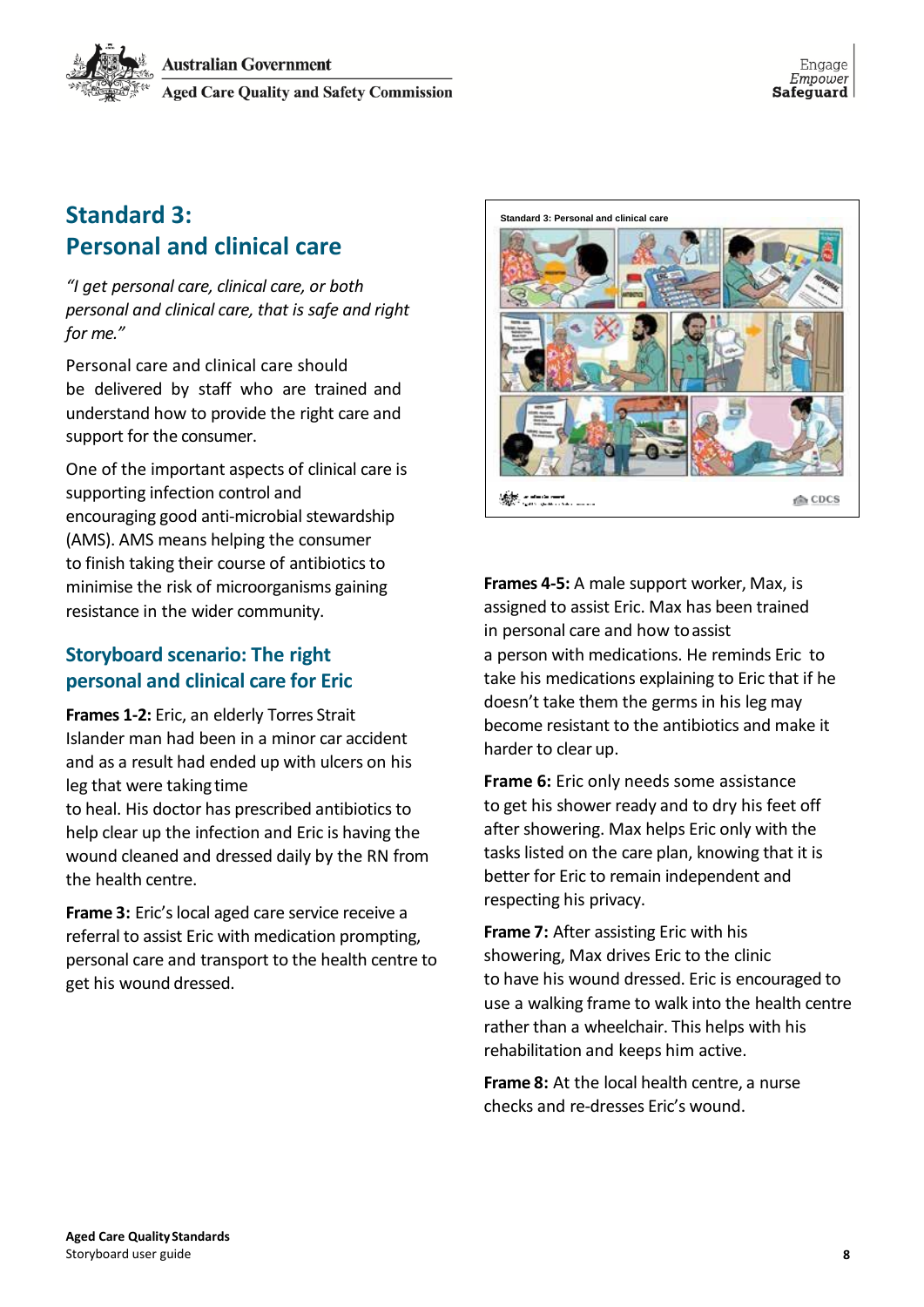# <span id="page-8-0"></span>**Standard 4: Services and supports for daily living**

*"I get the services and supports for daily living that are important for my health and wellbeing and that enable me to do the things I want to do."*

Services and supports for daily living are not just about cleaning someone's house or providing a meal. They're there to help the person to do things that are important to them, that improve their quality of life and help them to stay safe and remain a part of their community.

Coordination of supports including those provided by contracted suppliers is an important part of ensuring that consumers receive the care and support in a timely manner and in a way that enhances their overall well-being.

## **Storyboard scenario: Jeffery's garden**

**Frames 1-4:** Jeffery is an old man who lives alone. One of the support workers who assists Jeffery in his activities of daily living notices that his yard has become messy and there is very long grass. The support worker is concerned that this is a hazard for Jeffery.

The support worker talks with Jeffery about this and takes their concerns back to the coordinator. This initiates a review of Jeffery's needs and the coordinator goes to visit him in his home.



The coordinator and Jeffery discuss the problem and the coordinator learns that Jeffery's lawn mower is broken and this, combined with his arthritis means he can't mow his grass anymore. He also mentions that the leaves are building up in his roof gutters and are a fire hazard with the approaching summer season.

**Frames 5-6:** Although the organisation doesn't provide a lawn mowing and home maintenance service the coordinator can arrange with a contractor to provide the service for Jeffery. She arranges quotes from three different contractors and provides this information to Jeffery, giving him the opportunity to make the choice of who will provide the service.

**Frames 7-8:** Once Jeffery has made his choice, the coordinator liaises with the preferred supplier and coordinates the support so that Jeffery receives the help he needs in a timely manner.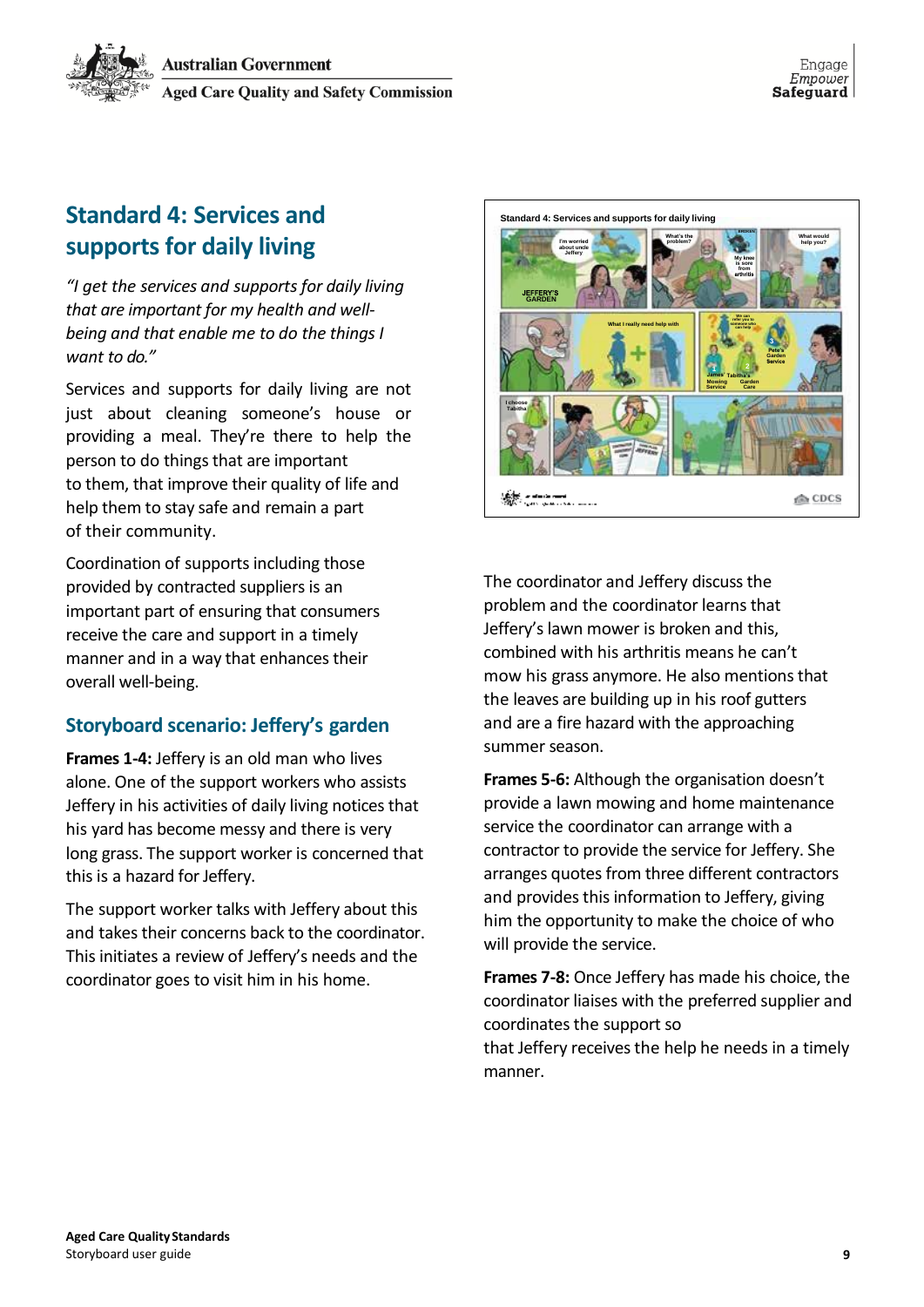

# <span id="page-9-0"></span>**Standard 5: Organisation's service environment**

*"I feel I belong and I am safe and comfortable in the organisation's service environment."*

It is important that organisations recognise that the service environment is important in providing a safe and welcoming space for consumers. This includes not only the service centres used in residential care, but centres used for day respite and vehicles used to deliver services such as the transport buses and cars. *Note: the service environment does not include an individual consumer's home.*

### **Storyboard scenario: Improving the service environment**

**Frame 1:** The coordinator of the aged care service has called a consumer meeting where he asks for ideas for making the centre better for the people who use it.

These are the issues and solutions depicted through the rest of the storyboard:

**Frames 2-8:** The centre is very bland and there is no local cultural input evident. The wall and floor colour are both light. There is no contrast between them which makes it difficult for people who have low vision or dementia. There are also no exit signsto

assist people to know which door to go out if there was an emergency. The group suggest adding local artwork and more comfortable seating. An exit sign is added to the relevant doorway making the centre safer.

The group note that the outside area is not used much and suggest adding a shade structure, along with some comfortable furniture and plants. They also request a space where people can sit that is screened away from other consumers. These changes will improve the comfort for consumers; acknowledge cultural differences; and provide a more welcoming environment.



An audit by the coordinator also noted that cardboard boxes were being piled up against an exit doorway and staff had left a bucket and mop leaning against the door. He realises that this is a hazard and notes that staff need to dispose of rubbish and return cleaning items after use.

The consumer group also ask for better signage at the centre so that visitors know where the toilets are and what areas they can or can't go. They also request a noticeboard so that they can read important notices. They say that this will make it less confusing for people using the centre.

One consumer speaks up about the entrance to the centre, it has a couple of steps which makes it hard for people in a wheelchair or who use a wheelie walker to access the building. He suggests this is changed to a ramp to make the centre more accessible for everyone.

The changes that are made by the service help the consumers using the centre to feel at home. The building is now bright and inviting with comfortable chairs, local artwork and a garden. The building is also now accessible for those with mobility issues.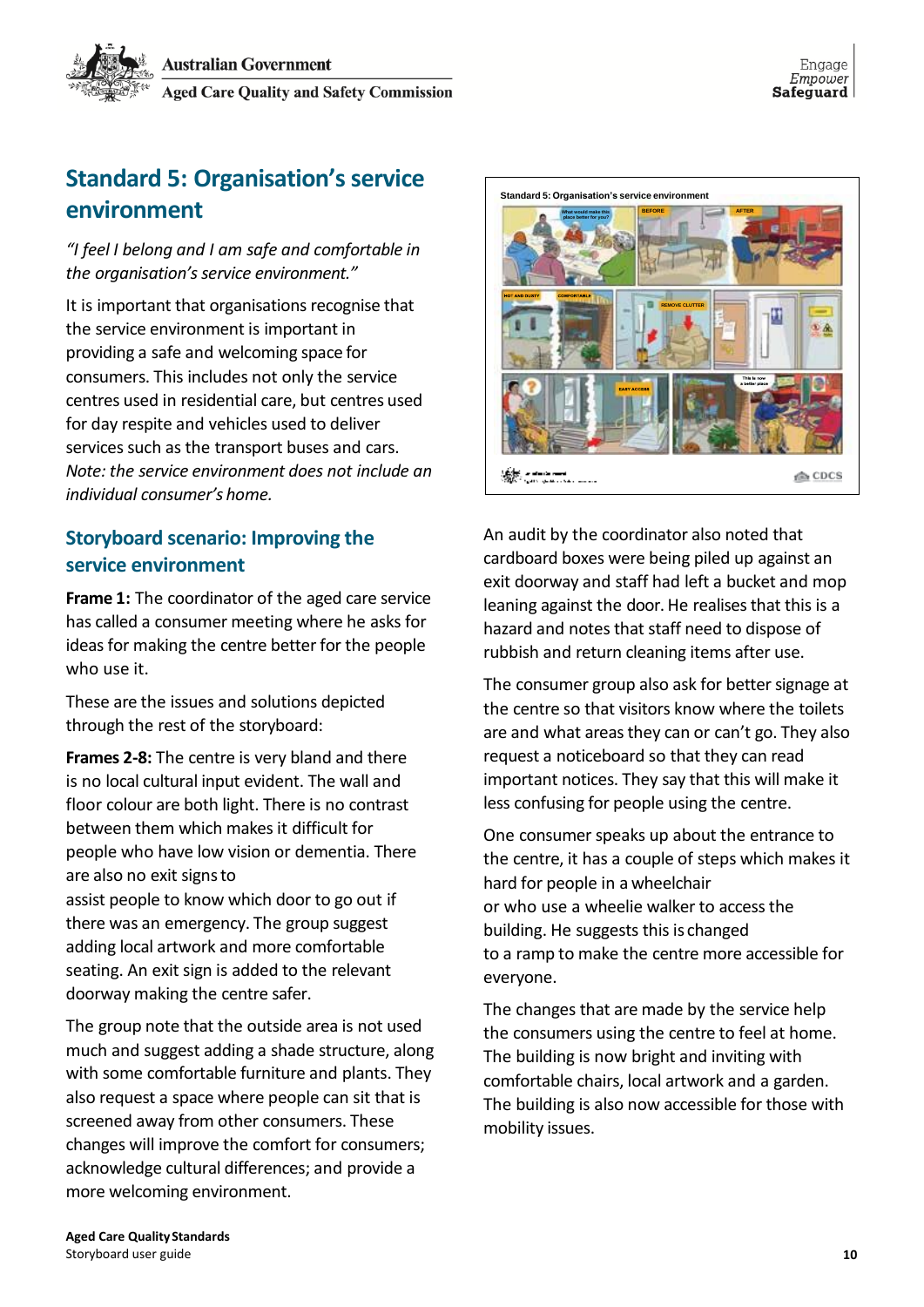# **Standard 6: Feedback and complaints**

*"I feel safe and am encouraged and supported to give feedback and make complaints. I am engaged in processes to address my feedback and complaints, and appropriate action is taken".*

Getting feedback and handling complaints appropriately is an important part of making sure that the services and supports that are provided to consumers are appropriate and meet their needs. It is also important that consumers feel their voice is heard.

# **Storyboard scenario: Understanding and dealing with complaints**

**Frame 1:** The aged care service wants to make sure that staff, consumers and their representatives are aware of what to do when things don't go right. The service holds a training session on Feedback and Complaints for care staff.

**Frames 2-3:** The organisation also has a Client Handbook that includes the complaints process, this is provided to every consumer, so they understand how to make a complaint.

The centre also ensures that consumers who use the centre know that there are other people who can help them if they need an advocate when making a complaint. One way they do this is by posting relevant materials on the notice board in the centre.

**Frame 4:** Generally, if a person needs help with translation they can access the Translation and Interpreting service (TIS). However, as there are very few indigenous language speakers in this service it is more likely they will use a local interpreter



who may be a support worker from the community. Using a translator means that staff from outside the immediate community understand clearly the issue and can address this appropriately.

**Frames 5-6:** The service gathers feedback in a number of ways including individual consumer surveys as well as meetings with the consumer group to find out how they can improve.

#### **Frames 7-11: The complaints process in action**

A consumer accompanied by her family approaches one of the care staff because she has been given the wrong meal. The consumer's preferences and requirements have been written up previously in her care plan. The staff member directs the carer and consumer to the complaints form and informs the coordinator. The coordinator reviews the complaint, talks to the kitchen staff and reminds them of the consumer's requirements. She also visits the consumer

and carer to apologise and let them know the issue has been addressed.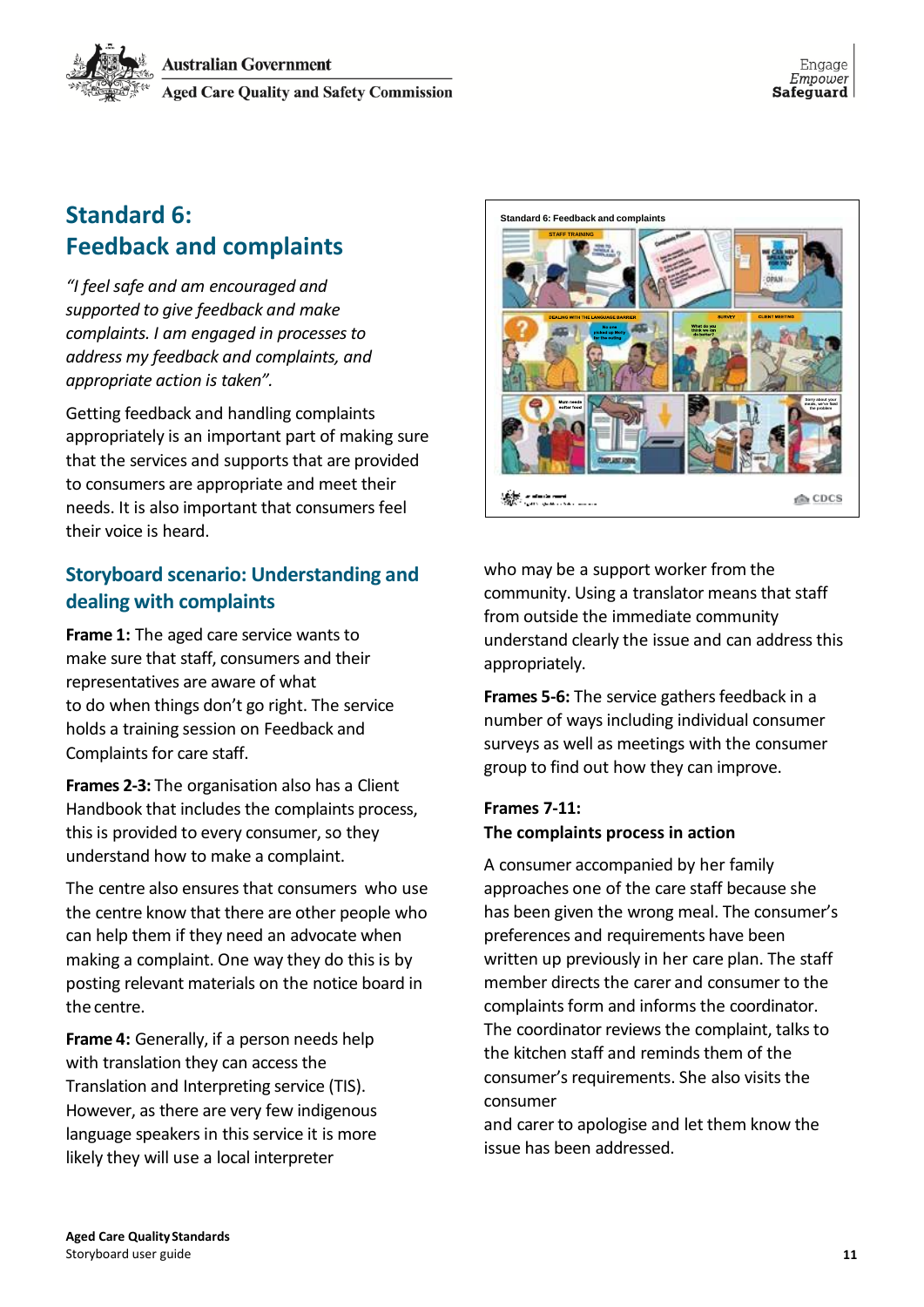

# **Standard 7: Human resources**

*"I get quality care and services when Ineed them from people who are knowledgeable, capable and caring."*

Aged Care services need to make sure that the people who provide care and support to consumers are a right fit. This means the organisation needs to take into consideration any preferences the consumer has around their care delivery as well as specific requirements for qualifications, skills and experience.

## **Storyboard scenario: Finding the right person to help Bessie**

**Frames 1-2:** The aged care service has just received a referral for a new consumer who has special needs. The consumer, Bessie, would like a female staff member to help her with personal care. She also uses an oxygen machine to help her breathing.

After reviewing the current roster, the coordinator realises they will need to employ a new staff member to meet Bessie's needs. Because they want to employ a local person who will understand Bessie's cultural background better, they place an advert on the local Council noticeboard as well as in the local paper.

Erin has recently returned to the community and sees the advert for a support worker on the noticeboard. She has previously worked as a support worker and submits an application.

**Frames 3-4:** The coordinator interviews Erin for the job. She reviews copies of Erin's CV, qualifications and references and after deciding that Erin would be suitable the Coordinator also applies for a Police Check for her.



**Frames 5-7:** Erin is employed to work with the organisation and is provided with an orientation which covers organisational requirements and information. She is also sent to learn how to help someone using a home oxygen concentrator. Erin is now ready to start work and receives her roster and relevant information about Bessie. Erin arrives to care for Bessie. She is wearing her uniform and a name badge. Sheknocks on the door.

**Frame 8:** Erin assists Bessie according to the information in her care plan, making Bessie's bed while Bessie has a shower. She then helps Bessie with the oxygen prongs and spends time with her, learning more about Bessie's life over a cup of tea.

**Frame 9:** Erin regularly meets with her supervisor to discuss any issues she is facing and has a probation review after she has been working at the service for a couple of months. This is followed up with an annual performance review and responsive support and supervision form the coordinator as needed.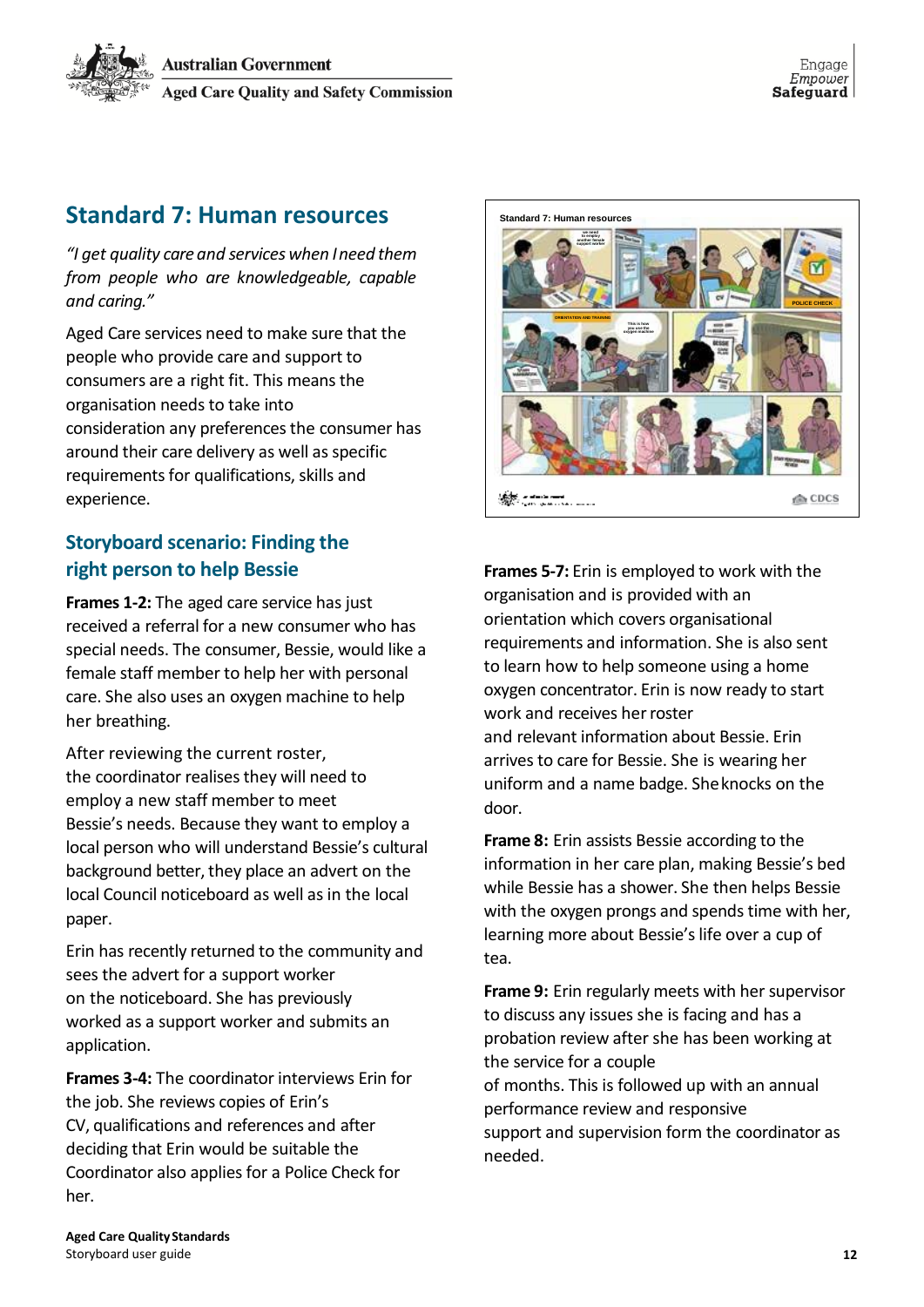# **Standard 8: Organisational governance**

*"I am confident the organisation is well run. I can partner in improving the delivery of care and services. The organisations' governing body is accountable for the delivery of safe and quality care and services."*

Consumers should feel they are a partner in the development of the aged care service. This doesn't mean they are involved in the day to day operation of the service but that they are able to have input into ways of making the service better for all aged care consumers.

There are a number of aspects that make up good organisational governance including having a Board that actively works towards developing the service, consultation with the end users when planning service development work, having good processes in place such as staff meetings, disaster management plans, security of information, risk management processes and good financial management.

### **Storyboard scenario: A well run organisation takes planning**

**Frame 1:** The Board of an aged care service are receiving information on the aged care program, they are reviewing the 'Aged Care Report' as well as a 'Client Feedback Report'. They are meeting to discuss the Aged Care Strategic Direction for the next.

**Frame 2:** The organisation is building a new aged care centre and the builder is consulting with the coordinator and a group of Elders about the new building.

**Frame 3:** Staff and management meetings are important, they keep everyone informed about what is happening in the service.



To make sure that nothing important is missed they follow an agenda and one of the staff writes up minutes.

**Frames 4-6:** As well as making sure the service runs smoothly and according to the vision of the Board, the aged care coordinator makes sure that all the essential paperwork for the service is maintained. This includes updating Registers, Policies and Procedures, Emergency Plans, Training plans, Work Health and Safety registers and documents as well as documenting any feedback and the results of complaints investigations.

In this organisation they make sure that things are safe for both staff and consumers by regularly conducting audits and following up with remedial action when they identify issues. These audits are good for planning future repairs, maintenance or improvements.

**Frames 7-8:** The coordinator regularly meets with the organisation's financial manager, making sure that they are adhering to budgets and that there are no financial issues. The coordinator also makes sure that staff are consulted and are involved in the planning of emergency responses to foreseeable adverse events.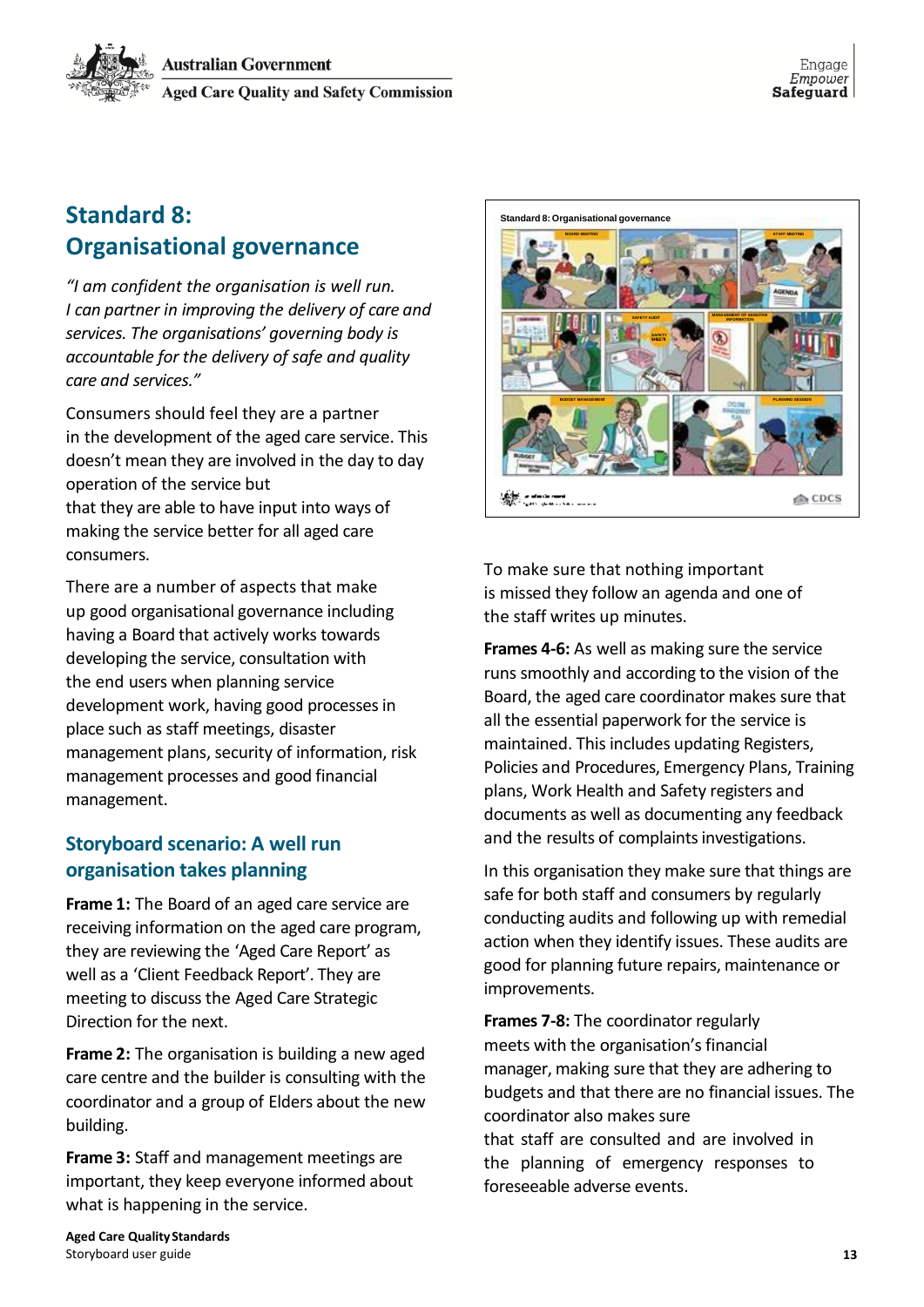

# <span id="page-13-0"></span>**Key concept: Dignity of risk**

*Dignity of Risk is a term that means respecting a person's wishes and preferences regarding the risks they choose to take.*

The aged care provider is expected to help consumers to think about the activity or action a consumer wants to take and understand the associated risk as well

as helping work through options on how risk can be managed.

Providers are expected to show how they involve consumers and look for solutions that are the least restrictive of their choice and independence.

Dignity of Risk is a key aspect of Standard 1: Consumer Dignity and Choice.

### **Storyboard scenario: Judith's story**

**Frame 1:** Judith is sitting next to a small fire out the front of her home. She has a billy can on the fire and she is mixing up some damper in a dish next to her with her hands that she will cook on the ashes.

**Frame 2:** Judith is in the background sitting next to her fire. A family member is talking to a local support worker.

A family member talking to the support worker and saying, 'I'm worried about mum and that fire, it's too dangerous'.

**Frame 3:** The support worker is talking to Judith, explaining that there is a risk she could get hurt by the fire.



**Frame 4:** Judith explains that fire helps her remember old days, keeps her active picking up wood, allows her to create art work (burning holes in seed pods to create necklaces) and keeps her warm as she sleeps by the fire.

**Frame 5:** A staff, consumer and family carer meeting is held where this issue is discussed, and people come up with different ideas – e.g. no fires at all; fire but only when other people are around; through to a frame over the fire. Judith as the consumer is involved and is supported by family in making a decision.

**Frame 6:** The Manager is on the phone discussing an order for the construction of a safety frame to go over the fire pit. A supplier delivers the safety frame to Judith's home.

**Frame 7:** Judith now has a safety frame over the fire and you can see her and her family carer are happy with the outcome.